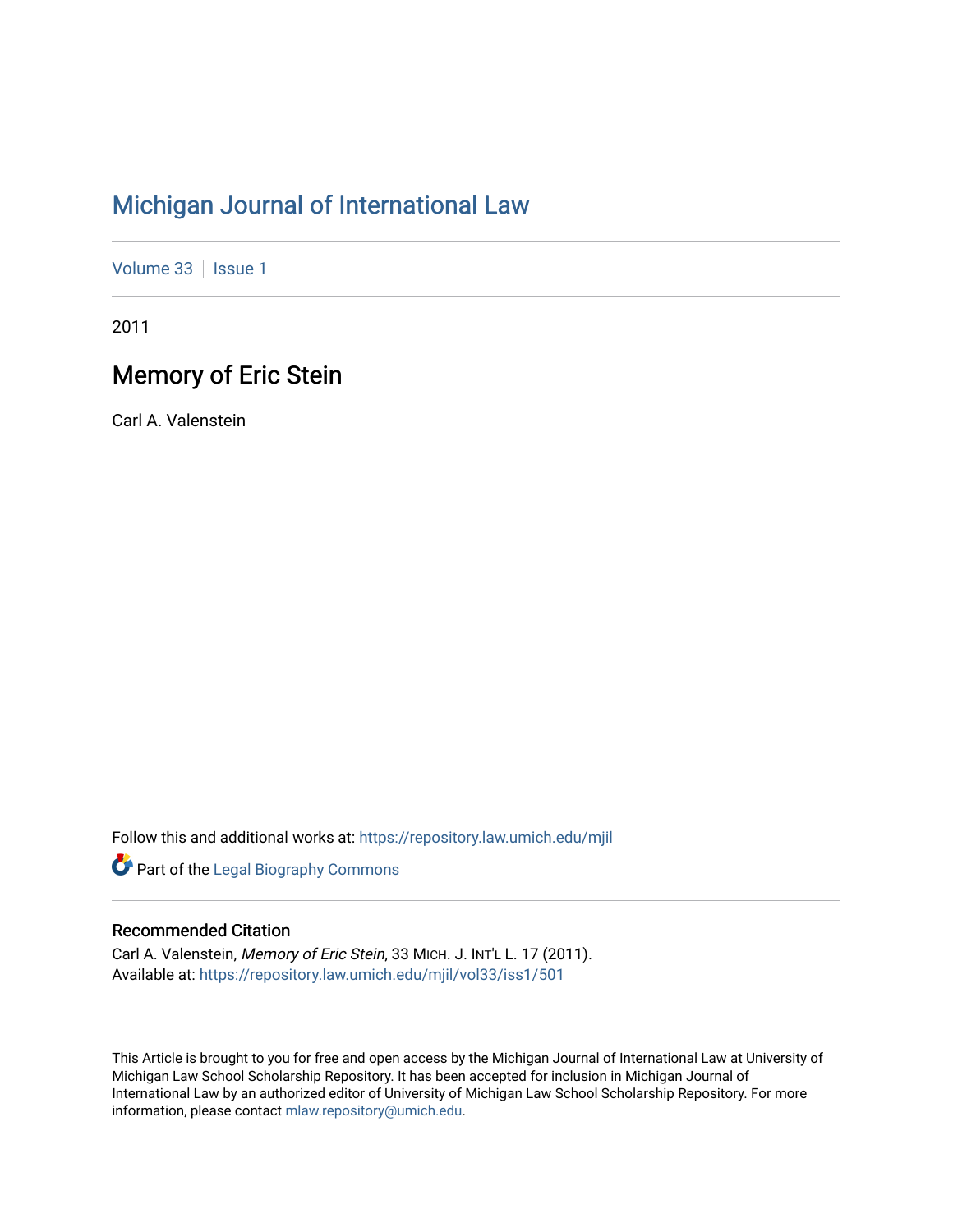### **MEMORY OF ERIC STEIN**

#### *Carl A. Valenstein\**

My memory of Eric Stein is of a teacher and mentor rather than a colleague. I will leave to others more qualified than I to describe his major contributions to the academic literature and teaching of European Community and public international law. When I entered Michigan Law School as a student in 1980, Eric had "technically" retired or at least transitioned to emeritus status. I say he had "technically" retired because his commitment to the law school community as a writer, teacher, and mentor to students never appeared to diminish. He still taught a number of classes and seminars, wrote extensively, and was more than generous with the time he spent with young law students like myself who professed an interest in international law.

At that time, Michigan Law School was honored with the presence of two lions of international law who had established Michigan as a leading school for the study of international law. Eric Stein was one and William Bishop was the other. Both were great men, who followed in the footsteps of Professors Edwin Dickinson and Hessel Yntema before them, but they were also very accessible human beings who took a sincere interest in their students and their careers long after they had graduated from law school. They not only engaged with students in class but participated in the activities of the International Law Society and assisted the staff of the then *Michigan Yearbook of International Legal Studies* (now *Michigan Journal of International Law).* They have been aptly described as the anti-Kingsfields, the opposite of the caricature of the aloof and menacing law school professor from *The Paper Chase.*

After I graduated from law school, I continued to stay in touch with Eric and his lovely wife Ginny. Because my parents live in Ann Arbor and I had lived with them during law school, my parents had become close personal friends of the Steins. I came back to teach at Michigan a course in international dispute resolution and, later, at the International Transactions Clinic, and Eric always wanted to hear about what I was teaching and my experience practicing international corporate law as a partner in a large law firm. Concerned about the growing dichotomy between practicing lawyers and law school faculty (a topic that the former Michigan Law professor, Judge Harry Edwards, had written about in a seminal 1992 article in the *Michigan Law Review'),* Eric was pleased that Michigan students were

University of Michigan Law School, Class of 1983; President, International Law Society, and Articles Editor, *Michigan Yearbook of International Legal Studies;* Adjunct Professor from Practice, Michigan International Transactions Clinic; Partner, Bingham McCutchen LLP, Washington, DC.

I. Harry T. Edwards, *The Growing Disjunction Between Legal Education and the Legal Profession,* 91 MICH. L. REV. 34 (1992).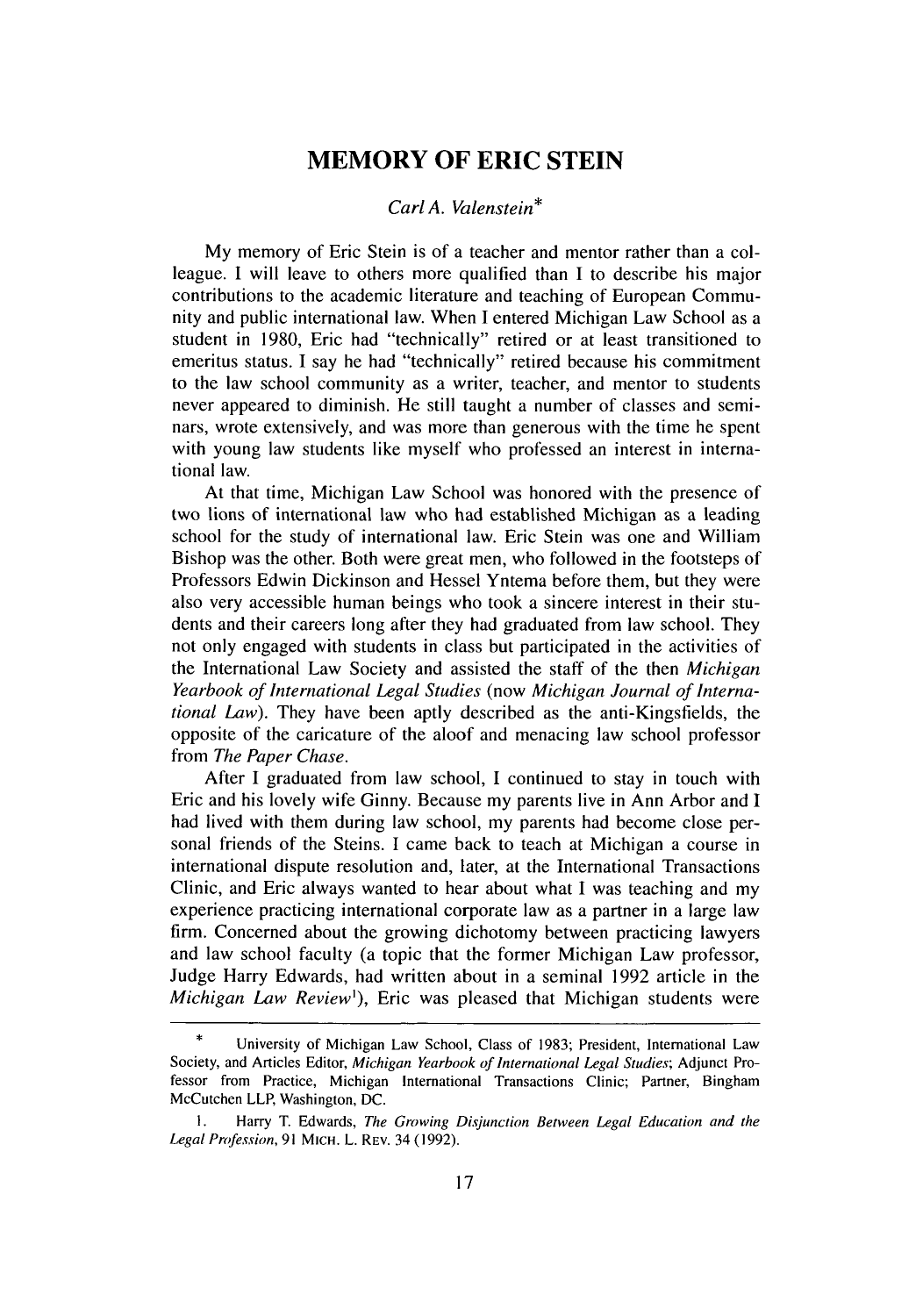getting a taste of the "real world" of international law in addition to the academic curriculum.

When I received Dean Evan Caminker's notice in early 2011 that Eric was failing and resting at home, I sent Eric the following message:

*Dear Eric,*

*I just received Evan's e-mail that you are resting at home and have given up on the medical establishment. I will be coming out to Ann Arbor in late March-early April to teach a few classes at the International Transactions Clinic and I hope to see you then if you are up for a visit. Susan will accompany me and she sends you her best wishes as well.*

*When I was teaching last semester, I had a flashback to 1981 when I took your public international law class and Lloyd Cutler, newly retired from the State Department Legal Advisor's Office, came to class to discuss the legality of the U.S. response to the Iranian takeover of the U.S. Embassy. You and Lloyd Cutler called on me during class and, while I don't recall whether I answered the questions correctly (I probably didn't) it was a rivetingly emotional and intellectual experience. I knew then that I wanted to practice international law. More than twenty-five years later I am still happy with my chosen career (which is an exception for most practicing lawyers). You have always been a great mentor and inspiration to me and I think of you each time I mount the podium at the law school to teach my class, which is my way of giving back to the institution and faculty, including most of all yourself, that have given me so much.*

*I hope to see you soon.*

*Be well,*

*Carl*

Always the teacher, gently correcting the student, Eric wrote back the following:

*Dear Carl,*

*Thanks for your kind message. I am looking forward to seeing you here. It was not Lloyd Cutler, but I can't recall who it was.*

*Warm regards,*

*Eric*

When my wife and I visited Eric and Ginny in the spring, I was amazed at how alert and engaged he was during our visit. He always had a sweet smile and twinkle in his eyes that were unaffected by his medical condition. We discussed my work, my teaching at the law school, and family matters.